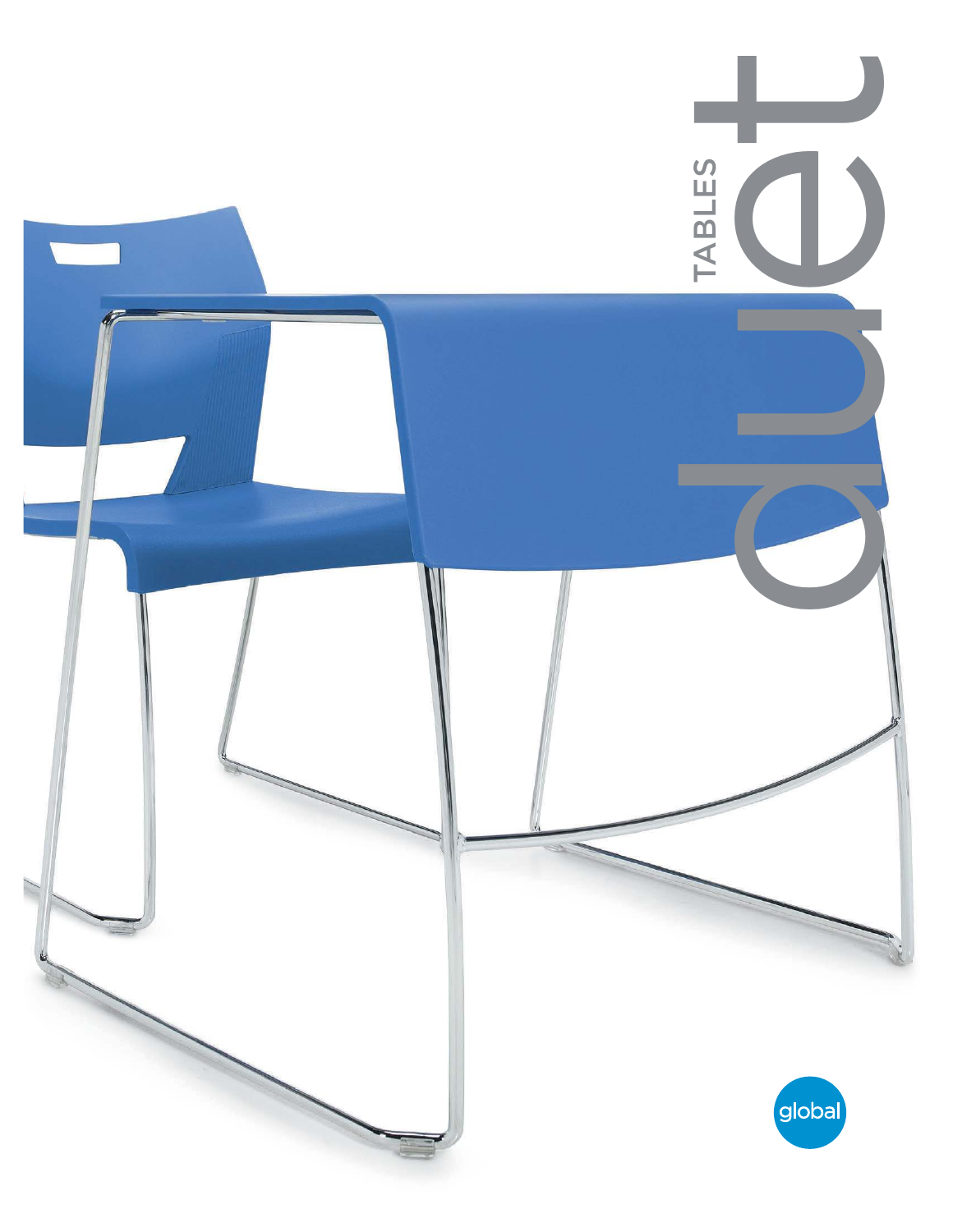## Configure, connect, stack and store



Duet<sup>™</sup> stacking tables are easy to configure, quick to stack and simple to store. Duet turns any space into an effective learning environment that can quickly transition from classroom lectures to collaborative discussions. Duet tables fit and function perfectly with our popular Duet stacking chairs. Available in ten contemporary colors.

duet tables duet tables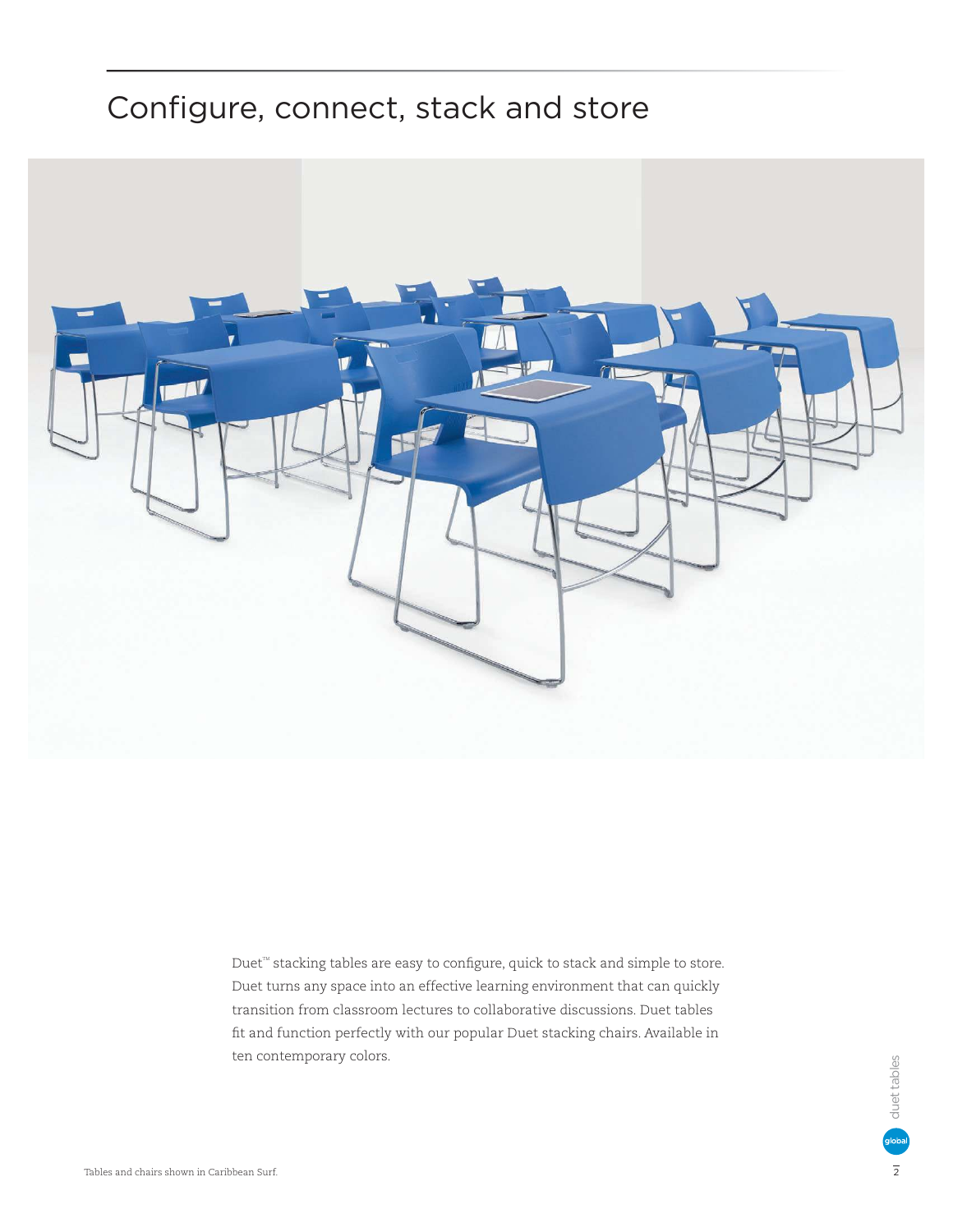## Function and flexibility



Configure Duet tables individually or connect in rows with an integrated ganging frame. The lightweight tables can be quickly arranged into various layouts for flex spaces, and stack up to five high on the floor or 20 high on a dolly. An optional ADA compliant frame that accommodates wheelchairs brings everyone together.

> duet tables duet tables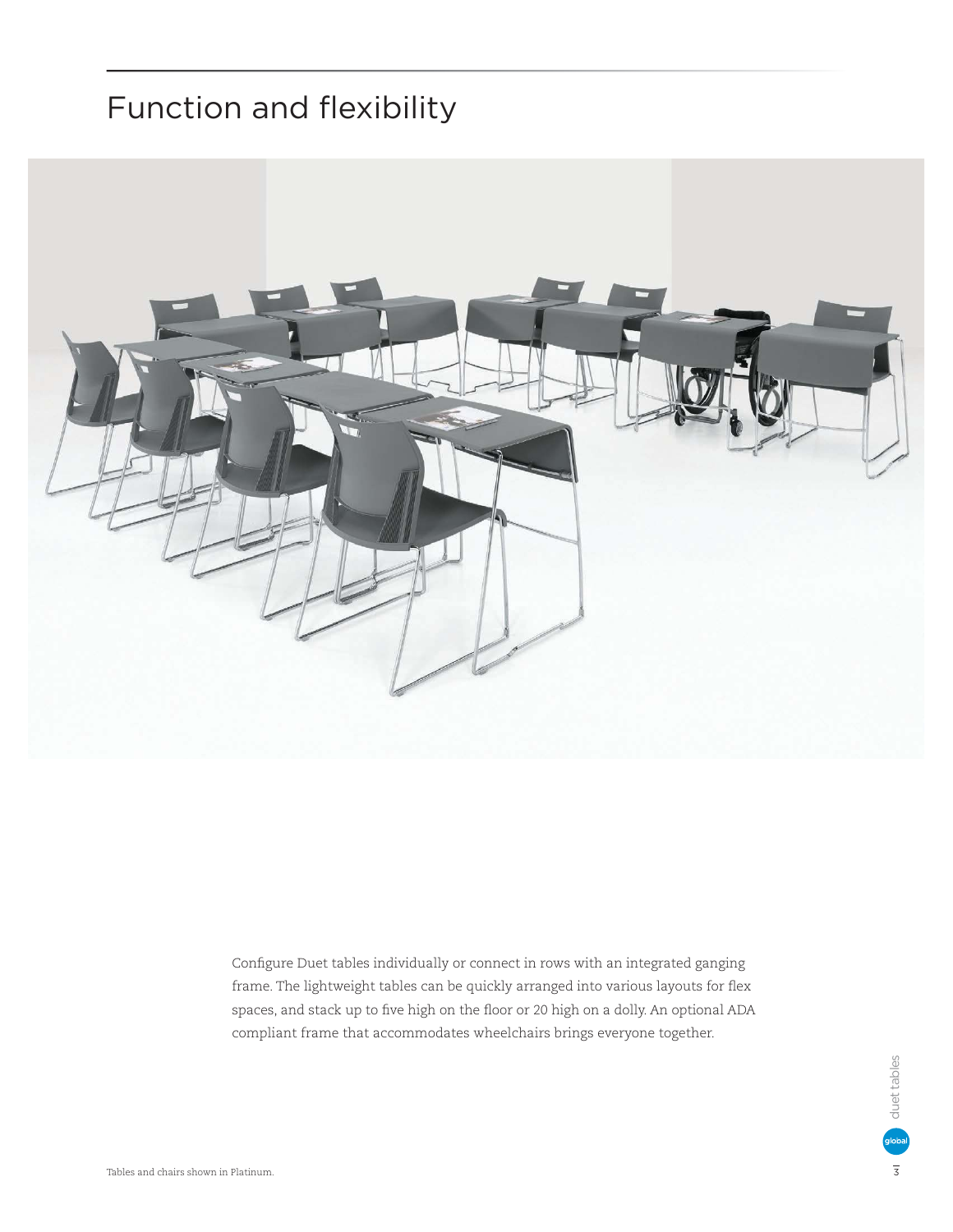## Lasting performance



Duet tables are high achievers. The one-piece worksurface features a waterfall profile that extends to form a modesty panel at the front of the table. Scratch-resistant and easy to clean, the polypropylene table top is supported by a chrome-plated solid steel frame that withstands rigorous use. Optional non-marking glides are available for a range of floor surfaces. Duet is backed by Global's Lifetime Warranty.

duet tables duet tables